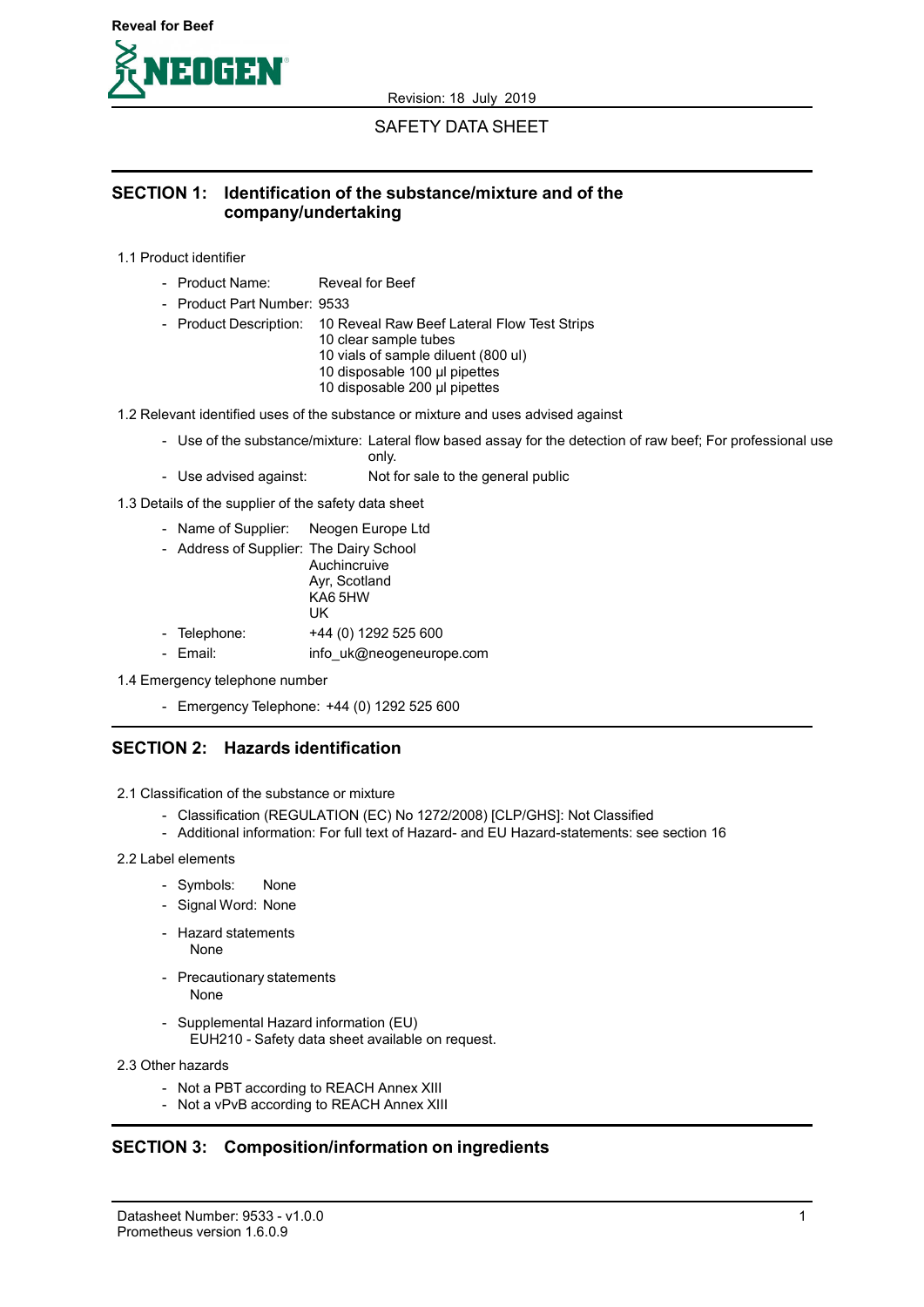

# SECTION 3: Composition/information on ingredients (....)

- 3.1 Substances
- 3.2 Mixtures

Sample Diluent (10 x 800 µl)

- sodium azide

Concentration: 0.1% CAS Number: 26628-22-8 EC Number: 247-852-1 Classification (REGULATION (EC) No 1272/2008) [CLP/GHS]: Acute Tox. 2, H300; Aquatic Acute 1, H400; Aquatic Chronic 1, H410; EUH032 Substance with a workplace exposure limit, see Section 8

## SECTION 4: First aid measures

### 4.1 Description of first aid measures

- Contact with skin

Remove contaminated clothing immediately and drench affected skin with plenty of water. Then wash with soap and water

If skin irritation occurs: Get medical advice/attention.

- Contact with eyes

If substance has got into eyes, immediately wash out with plenty of water for at least 15 minutes Irrigate eyes thoroughly whilst lifting eyelids If eye irritation persists: Get medical advice/attention.

- Ingestion

Do NOT induce vomiting. Rinse mouth with water (do not swallow) Never give anything by mouth to an unconscious person IF exposed or concerned: Get medical advice/attention.

- Inhalation

If breathing is difficult, remove victim to fresh air and keep at rest in a position comfortable for breathing.

IF exposed or concerned: Get medical advice/attention.

4.2 Most important symptoms and effects, both acute and delayed

- Contact with eyes Mildly irritating to eyes
- Contact with skin Mildly irritating to skin
- Ingestion

The ingestion of significant quantities may cause dizziness, confusion, headache or stupor May cause gastro-intestinal disturbances

- Inhalation

In cases of severe exposure, irritation of the respiratory tract may develop

4.3 Indication of any immediate medical attention and special treatment needed

- Treat symptomatically

# SECTION 5: Firefighting measures

- 5.1 Extinguishing media
	- In case of fire: use alcohol resistant foam or dry agent for extinction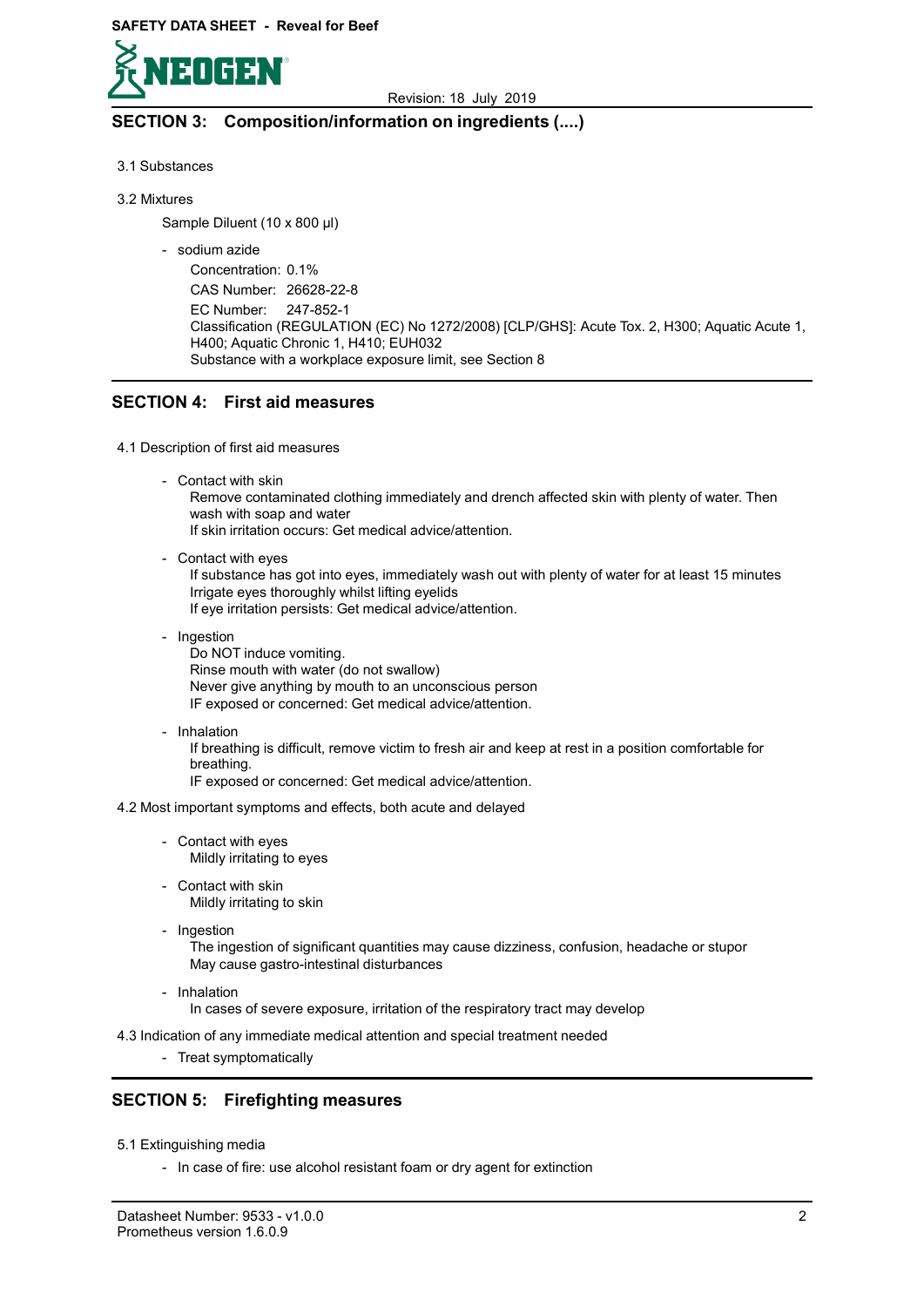

# SECTION 5: Firefighting measures (....)

- Unsuitable extinguishing media: high volume water jet
- 5.2 Special hazards arising from the substance or mixture
	- In case of fire, do not breathe fumes
	- Gives off irritating or toxic fumes (or gases) in a fire.
	- Decomposition products may include nitrogen and carbon oxides
- 5.3 Advice for firefighters
	- Keep container(s) exposed to fire cool, by spraying with water
	- Collect contaminated fire extinguishing water separately. This MUST not be discharged into drains. Prevent fire extinguishing water from contaminating surface or ground water.
	- Smoke from fires is toxic. Take precautions to protect personnel from exposure
	- Special protective equipment: Wear self-contained breathing apparatus (SCBA). Wear full protective clothing including chemical protection suit.

## SECTION 6: Accidental release measures

- 6.1 Personal precautions, protective equipment and emergency procedures
	- No action shall be taken involving any personal risk or without suitable training
	- Only trained and authorised personnel should carry out emergency response
	- Personal precautions for non-emergency personnel: Avoid breathing vapours, mist or gas; Avoid contact with skin and eyes; Contaminated clothing should be laundered before reuse; Wash thoroughly after dealing with spillage; Eyewash bottles should be available
	- Personal precautions for emergency responders: Evacuate the area and keep personnel upwind; Rescuers should put on approved respiratory protection before entering the area to render first aid; Wear protective clothing as per section 8; Wash thoroughly after dealing with spillage
- 6.2 Environmental precautions
	- Avoid release to the environment.
	- If contamination of drainage systems or water courses is unavoidable, immediately inform appropriate authorities

### 6.3 Methods and material for containment and cleaning up

- In case of leakage, eliminate all ignition sources.
- Stop leak if safe to do so.
- Small spills

Wipe up spillage with damp absorbent cloth or towel Place in sealable container

- Large spills

Absorb spillage in inert material and shovel up Place in sealable container Seal containers and label them Remove contaminated material to safe location for subsequent disposal Ventilate the area and wash spill site after material pick-up is complete

6.4 Reference to other sections

- See section(s): 7, 8 & 13

### SECTION 7: Handling and storage

- 7.1 Precautions for safe handling
	- Do not eat, drink or smoke when using this product.
	- Do not get in eyes, on skin, or on clothing.
	- Avoid breathing vapours, mist or gas
	- Ensure adequate ventilation
	- Wash thoroughly after handling.
	- Contaminated clothing should be laundered before reuse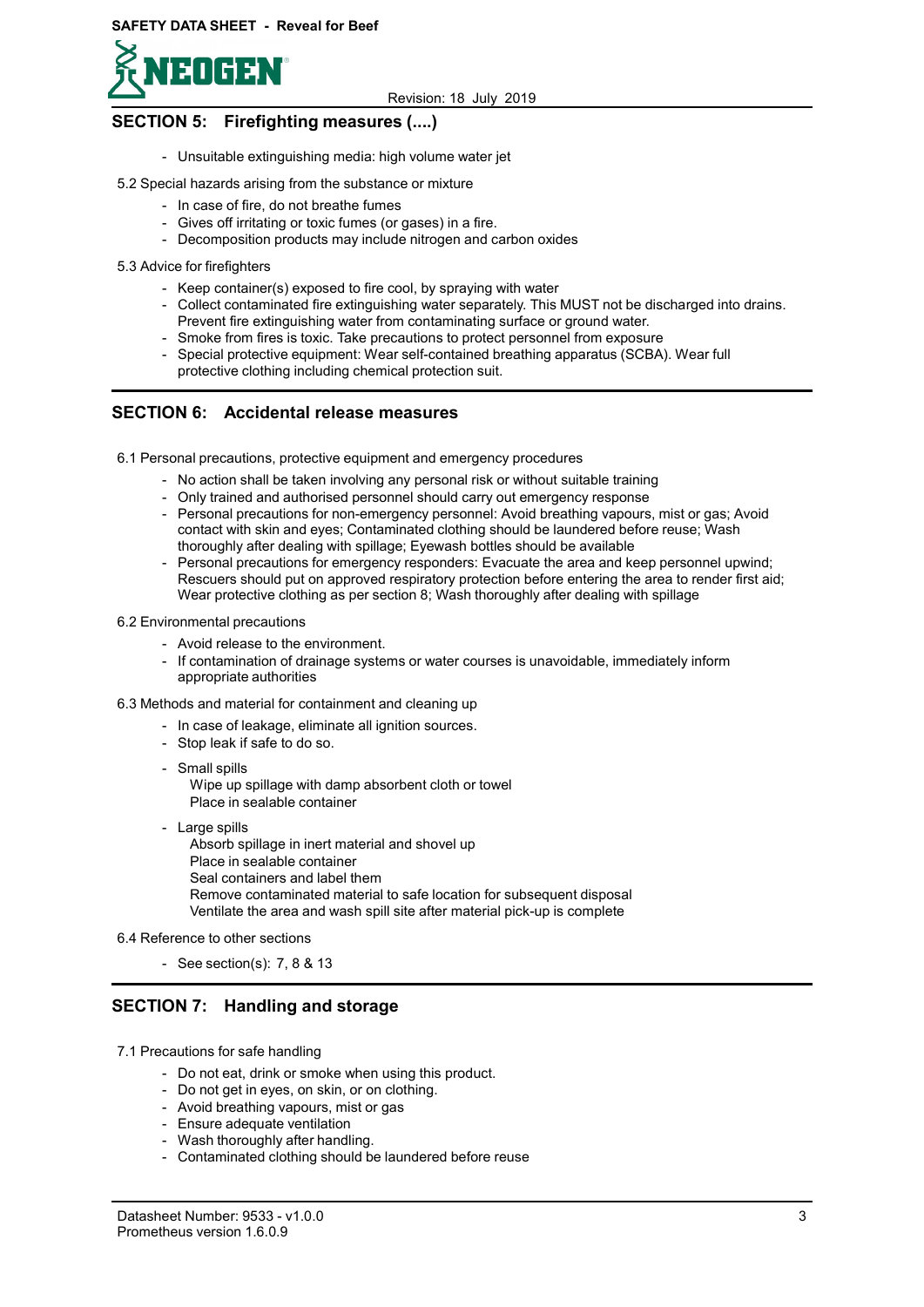

# SECTION 7: Handling and storage (....)

- Keep away from heat, hot surfaces, sparks, open flames and other ignition sources. No smoking.
- Eyewash bottles should be available

### 7.2 Conditions for safe storage, including any incompatibilities

- Store in a well-ventilated place. Keep container tightly closed.
- Store at ambient temperature
- Keep away from oxidisers, heat, flames or ignition sources
- Protect from sunlight.
	- Keep away from food, drink and animal feedingstuffs

### 7.3 Specific end use(s)

- Lateral flow based assay for the detection of raw beef

## SECTION 8: Exposure controls/personal protection

### 8.1 Control parameters

- For currently recommended monitoring procedures, see HSE series 'Methods for the Determination of Hazardous Substances' (MDHS)

### - sodium azide

 (EU) OELV (long term TWA) 0.1 mg/m<sup>3</sup> (EU) OELV (short term limit value) 0.3 mg/m<sup>3</sup> WEL (long term)  $0.1 \text{ mg/m}^3$  (UK, can be absorbed through the skin) WEL (short term)  $0.3 \text{ mg/m}^3$  (UK, can be absorbed through the skin) DNEL (inhalational) 164 ug/m<sup>3</sup> Industry, Long Term, Systemic Effects DNEL (dermal) 46.7 ug/kg (bw/day) Industry, Long Term, Systemic Effects DNEL (inhalational) 29 ug/m<sup>3</sup> Consumer, Long Term, Systemic Effects DNEL (dermal) 16.7 ug/kg (bw/day) Consumer, Long Term, Systemic Effects DNEL (oral) 16.7 ug/kg (bw/day) Consumer, Long Term, Systemic Effects PNEC aqua (freshwater) 350 ng/l PNEC aqua (intermittent releases, freshwater) 3.5 ug/l PNEC aqua (marine water) 15 ng/l PNEC aqua (intermittent releases, marine water) 150 ng/l PNEC (STP) 30 ug/l PNEC sediment (freshwater) 16.7 ug/kg PNEC sediment (marine water) 720 ng/kg

### 8.2 Exposure controls

- Selection and use of personal protective equipment should be based on a risk assessment of exposure potential
- Engineering controls
	- Engineering controls should be provided which maintain airborne concentrations below the relevant guidelines

Use local exhaust ventilation and/or enclosures.

- Respiratory protection

No respiratory protection is needed during normal handling In case of insufficient ventilation, wear suitable respiratory equipment Where a reusable half mask respirator is required, use EN 140, with gas/vapour filter EN 14387 type ABEK, or EN 405; EN 1827 and EN 143 particle filter

### - Skin protection

- Wear lab coat
- Wear disposable gloves

The selected protective gloves have to satisfy the specifications of EU Directive 89/686/EEC and standard EN 374.

The selection of a suitable glove depends on work conditions and whether the product is present on its own or in combination with other substances. Breakthrough time is dependent on the characteristics of the brand of glove used and the supplier should be consulted.

### - Eye/face protection

Wear safety glasses approved to standard EN 166.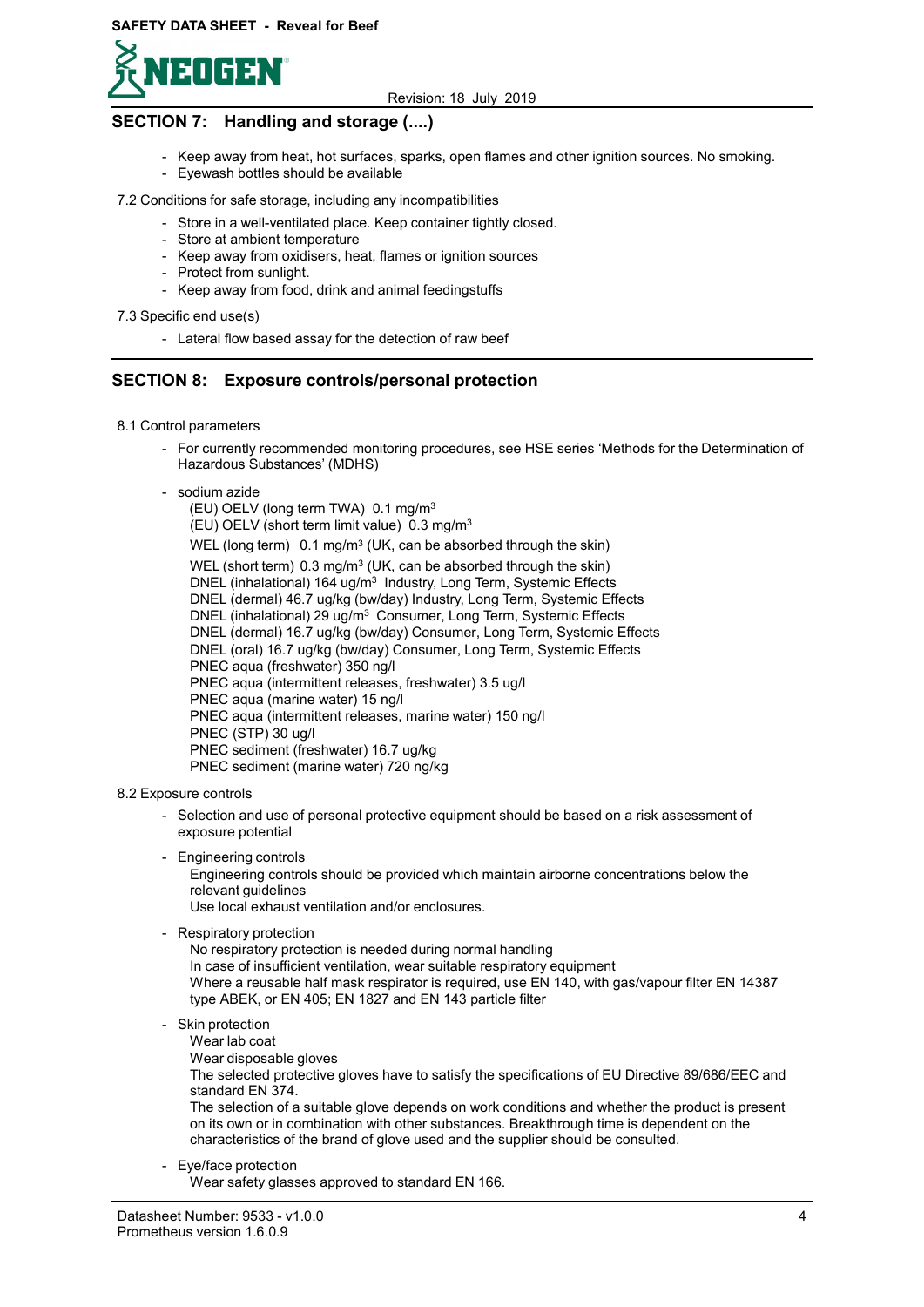



# SECTION 8: Exposure controls/personal protection (....)

- Hygiene measures Use good personal hygiene practices Do not eat, drink or smoke when using this product. Wash thoroughly after handling. Eyewash bottles should be available



Aqueous solution; clear; colourless

# SECTION 9: Physical and chemical properties

- 9.1 Information on basic physical and chemical properties
	- Appearance:
	- Odour: No information available
	- Odour threshold: No information available
	- pH:  $8.0 \pm 0.5$
	- Melting point/freezing point: No information available
	- Initial boiling point and boiling range: No information available
	- Flashpoint: No information available
	- Evaporation Rate: No information available
	- Flammability (solid,gas): Not applicable
	- Upper/lower flammability or explosive limits: No information available
	- Vapour Pressure: No information available
	- Vapour Density: No information available
	- Relative Density: No information available
	- Solubility(ies): Soluble in water
	- Partition Coefficient (n-Octanol/Water): No information available
	- Autoignition Temperature: No information available
	- Decomposition temperature: No information available
	- Viscosity: No information available
	- Explosive Properties: No information available
	- Oxidising Properties: No information available
- 9.2 Other information
	- No information available

### SECTION 10: Stability and reactivity

- 10.1 Reactivity
	- No hazardous reactions known if used for its intended purpose
- 10.2 Chemical stability
	- Considered stable under normal conditions
- 10.3 Possibility of hazardous reactions
	- No hazardous reactions known if used for its intended purpose
- 10.4 Conditions to avoid
	- Keep away from heat, hot surfaces, sparks, open flames and other ignition sources. No smoking.
- 10.5 Incompatible materials
	- Incompatible with oxidizing substances
- 10.6 Hazardous decomposition products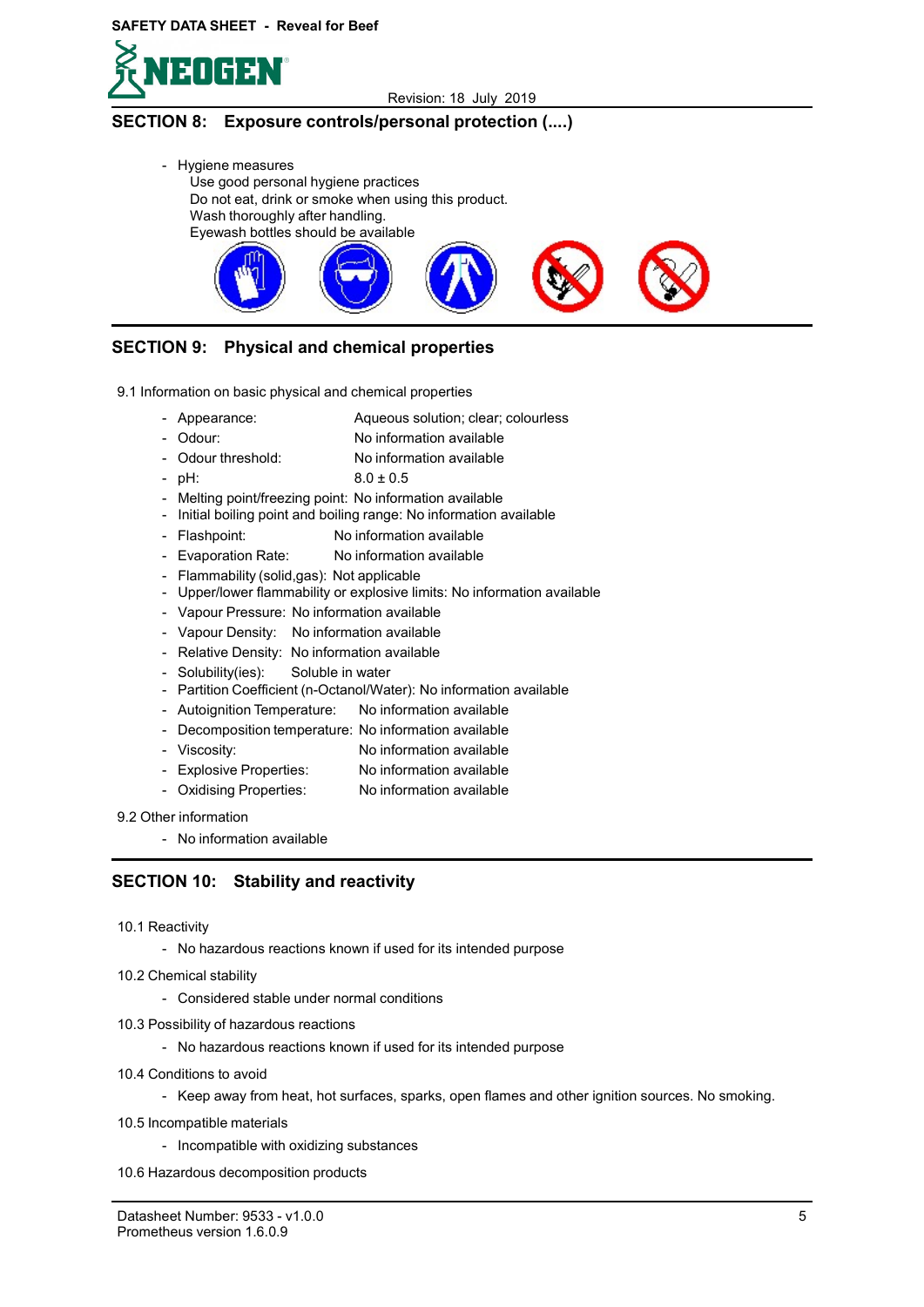

### SECTION 10: Stability and reactivity (....)

- Decomposition products may include nitrogen and carbon oxides
- Decomposition products may include sodium oxides

### SECTION 11: Toxicological information

- 11.1 Information on toxicological effects
	- Acute Toxicity Based on available data, the classification criteria are not met LD50 (oral, rat): (sodium azide) 27 mg/kg LD50 (dermal, rabbit) (sodium azide) 20 mg/kg bw
	- Skin corrosion/irritation Based on available data, the classification criteria are not met
	- Serious eye damage/irritation Based on available data, the classification criteria are not met
	- Respiratory or skin sensitisation Based on available data, the classification criteria are not met
	- Germ cell mutagenicity No information available
	- Carcinogenicity No information available
	- Reproductive toxicity No information available
	- Specific target organ toxicity (STOT) single exposure No information available
	- Specific target organ toxicity (STOT) repeated exposure No information available
	- Aspiration hazard No information available
	- Contact with eyes May cause redness and irritation
	- Contact with skin May cause irritation May be harmful if absorbed through skin
	- Ingestion The ingestion of significant quantities may cause dizziness, confusion, headache or stupor May cause gastro-intestinal disturbances
	- Inhalation In cases of severe exposure, irritation of the respiratory tract may develop

# SECTION 12: Ecological information

12.1 Toxicity

- Based on available data, the classification criteria are not met
- sodium azide LC50 (fish) 2.75 - 3.28 mg/l (4 days) EC50 (aquatic invertebrates) 5 mg/l (48 hr) EC50 (aquatic algae) 350 ug/l (96 hr)

12.2 Persistence and degradability

- No data available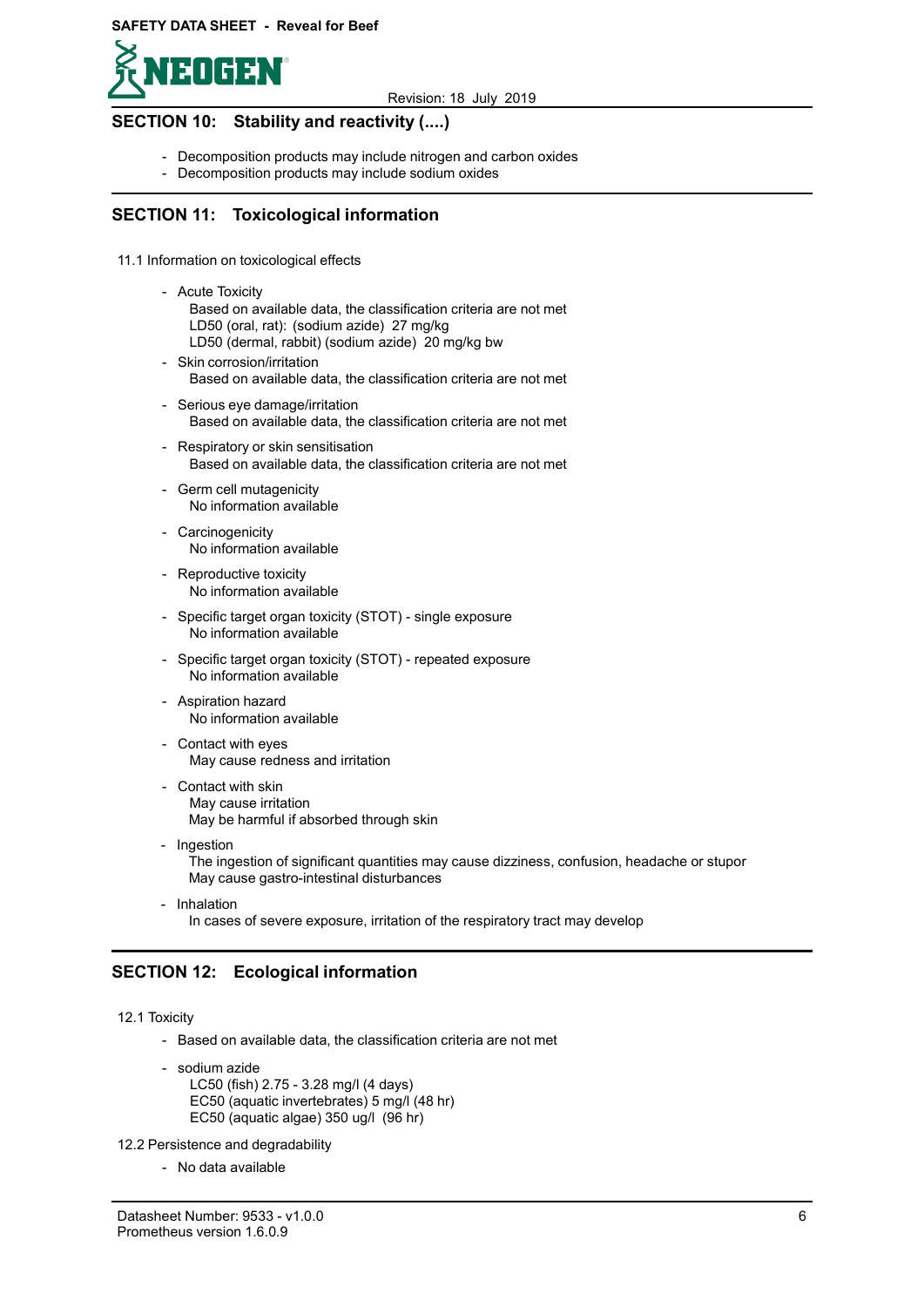

# SECTION 12: Ecological information (....)

- 12.3 Bioaccumulative potential
	- No information available
- 12.4 Mobility in soil
	- No information available
- 12.5 Results of PBT and vPvB assessment
	- Not a PBT according to REACH Annex XIII
	- Not a vPvB according to REACH Annex XIII
- 12.6 Other adverse effects
	- No information available

## SECTION 13: Disposal considerations

- 13.1 Waste treatment methods
	- Disposal should be in accordance with local, state or national legislation
	- Do not discharge into drains or the environment, dispose to an authorised waste collection point
	- Refer to manufacturer/supplier for information on recovery/recycling
- 13.2 Classification
	- The waste must be identified according to the List of Wastes (2000/532/EC)

# SECTION 14: Transport information

Not classified as hazardous for transport

- 14.1 UN number
	- UN No.: Not applicable
- 14.2 UN proper shipping name
	- Proper Shipping Name: Not applicable
- 14.3 Transport hazard class(es)
	- Hazard Class: Not applicable
- 14.4 Packing group
	- Packing Group: Not applicable
- 14.5 Environmental hazards
	- On available data, substance is not harmful to the environment
- 14.6 Special precautions for user
	- Not Classified
- 14.7 Transport in bulk according to Annex II of Marpol and the IBC Code
	- Not Classified
- 14.8 Road/Rail (ADR/RID)
	- Proper Shipping Name: Not applicable
	- ADR UN No.: Not applicable
	- ADR Hazard Class: Not applicable
	- ADR Packing Group: Not applicable
	- Tunnel Code: Not applicable

14.9 Sea (IMDG)